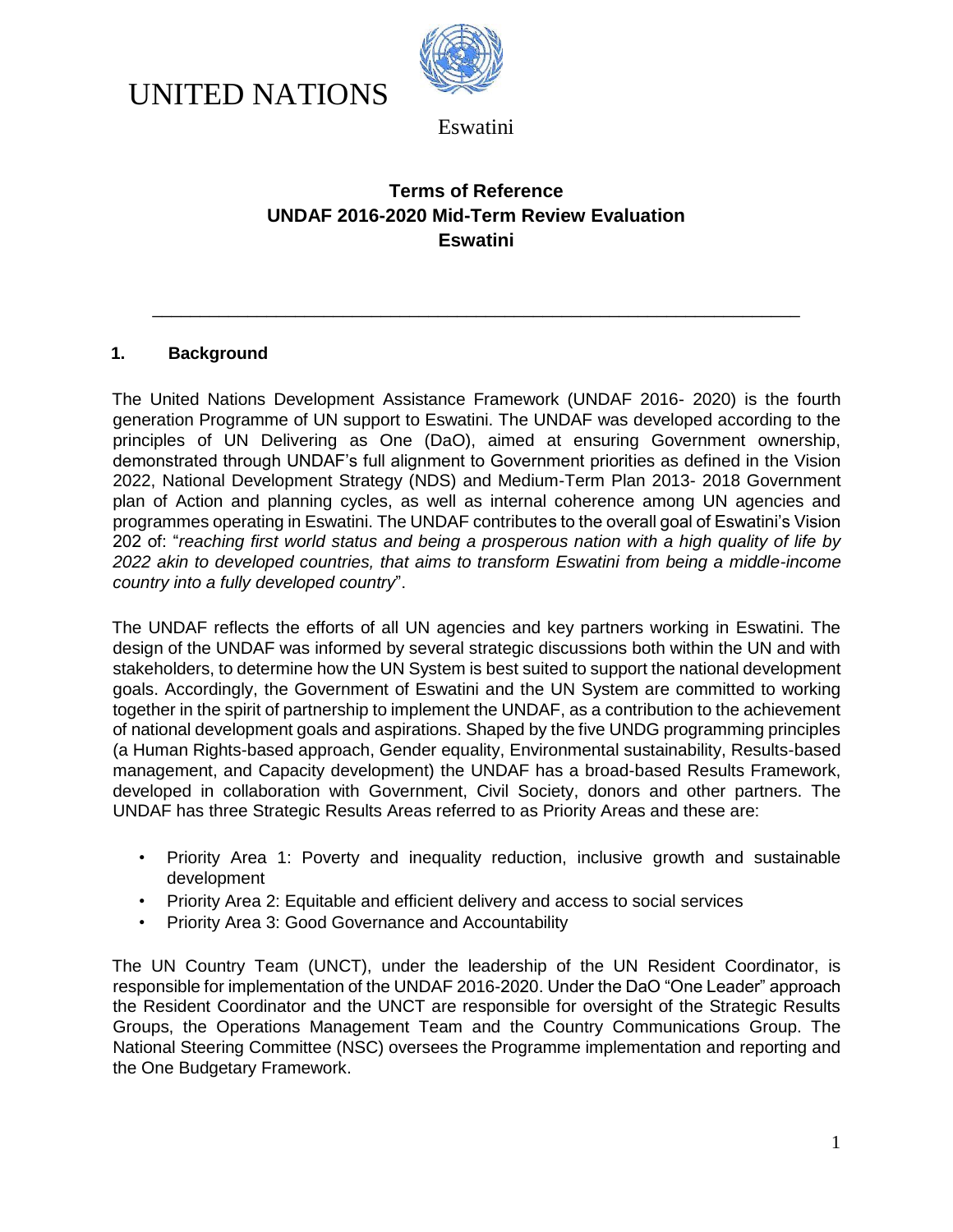

Eswatini

### **2. Purpose of the Mid-Term Review**

The Government of Eswatini and the UN Country Team propose to undertake a mid –term Review (MTR) of the UNDAF in September/October 2018. The review will provide an overall assessment of progress and achievements made against planned results as well as assess and document challenges and lessons learnt over the past first two and a half years of the UNDAF cycle. The review will also focus on significant developments that have taken place in the programming environment which include the post 2015 agenda and the sustainable development goals that will impact on implementation of the UNDAF development agenda and realization of programme results. The review will in addition reflect on how the UN agencies and government through the Pillar result groups have supported UNDAF goals and identify areas requiring additional support either in programme management or new implementation strategies.

The expected outcome is consensus on findings of the review and agreement on the options suggested for reinforcing efficiencies and effectiveness of development results including deliberations on new and emerging challenges beyond the current UNDAF.

### **3. Objectives and scope of the Mid-Term Review**

The Mid-Term Review (MTR) will assess the progress made against stated outputs as of January 2016 to date, as well as identify issues and recommend course corrections. It will also highlight issues and challenges affecting effective and efficient activity implementation towards the outputs and their contribution to project outcomes and impact and recommend whether results obtained thus far warrant an extension.

The review is being undertaken at the midpoint of implementation and will pave the way for improved delivery for the remaining duration and propose amendments (if any) required in design, implementation arrangements and/or institutional linkages in order to effectively and sustainably contribute to the livelihood improvement in the target areas.

The UNDAF Mid-Term Review is a joint UN/ Government of Eswatini review that will be conducted in close collaboration with UN agencies, national and development partners. The main objective of the UNDAF Mid- Term Review is to assess the relevance, effectiveness, efficiency and sustainability of the programme, including the extent to which cross cutting issues, principles such as human rights and HRBA, gender equality, environmental sustainability; capacity development and results-based management and have been mainstreamed throughout the UNDAF. In addition, the review will assess the extent to which the programme has been responsive to address emerging issues. The MTR will determine effectiveness of the Delivering as One modality in supporting achievements of the programme in line with the national vision and medium term goals. The review will also assess the mechanisms put in place to enhance coordination and harmonization among all UN agencies and the government through the strategic result area groups.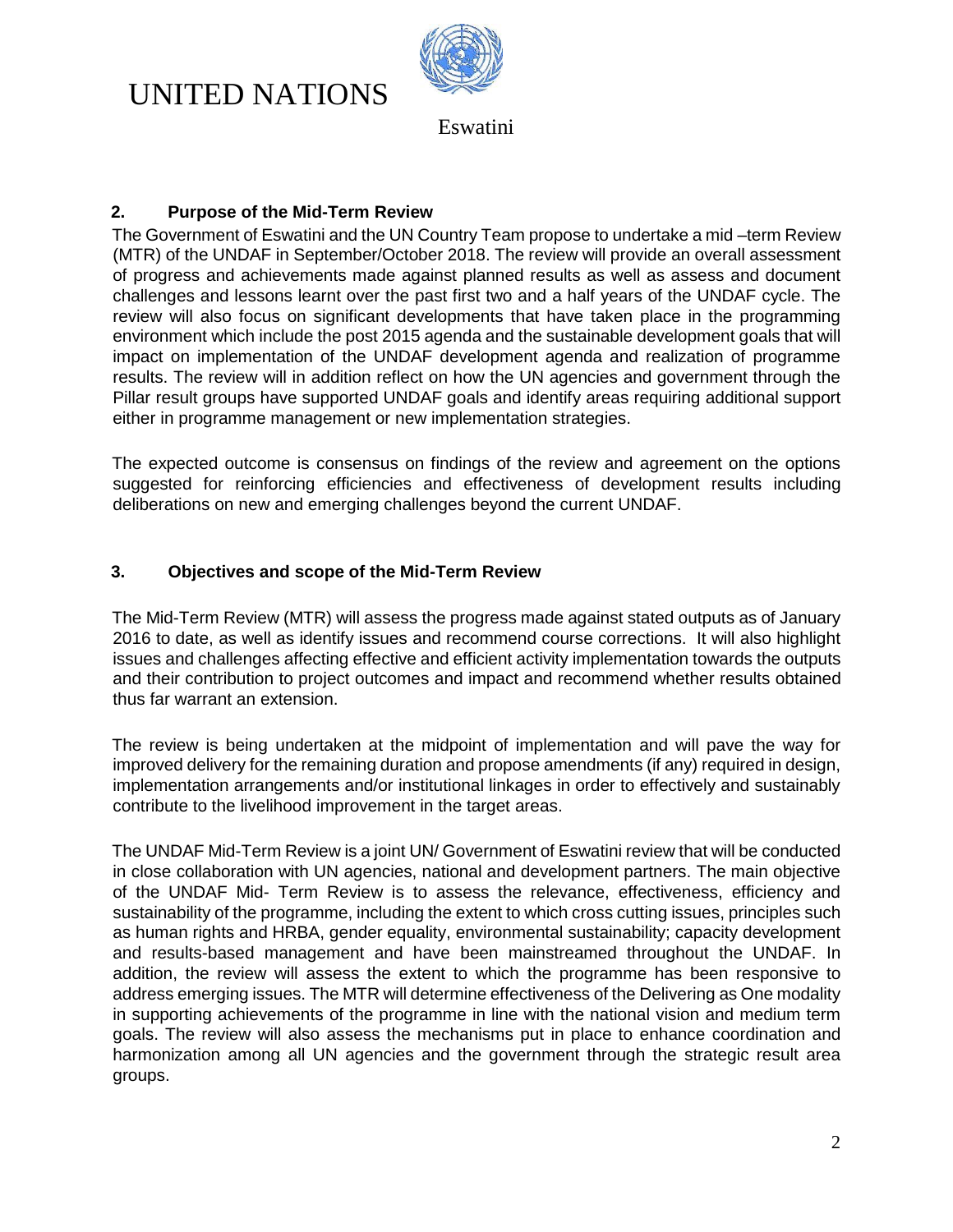

Eswatini

### **4. Mid Term Review Criteria and Review Questions**

The Mid Term Review will specifically focus on:

- Assessing achievements and progress made against planned results (2  $\frac{1}{2}$  -year from 2016-2018 through the 2 biennial work-plans (2016-2017 and 2018-219)), as well as assess challenges and lessons learnt over the past two and a half years of the UNDAF.
- Assessing how the emerging issues not reflected in the current UNDAF such as sustainable development goals (SDGs), urbanization, trafficking among others impact on outcomes and make recommendations and suggestions for future programming to realign UN assistance to these new priorities to achieve greater development impact.
- Reviewing effectiveness of the UNDAF results framework specifically the indicators, baselines and targets assessing how realistic/relevant and measurable they are and make recommendations for improvement.
- Reviewing coherence in delivery of the overall UN programme and recommend ways in which the strategic result area groups and technical groups (namely M&E technical working group, Operation and management technical (OMT) working group, Program Management Oversight Group PPSG, Resource mobilization group, Communications group , the National Steering Committee (NSC) and the UN Country Team (UNCT) among others may increase its effectiveness of programme delivery in the remaining period of the current cycle.
- Assess how effectively the current UNDAF is compatible with national development priorities (Vision 2022, Medium term program goals among others).
- Assess effectiveness towards attainment of results and reflect on how both the UN and Government of Eswatini have each contributed to the UNDAF results through the implementation of programmes and projects.
- Assess effectiveness of and advantage of the use of the Joint Programmes modality as a mechanism for fostering UN coherence and delivering as one such as the Joint UN Program on HIV/AIDS (JUTA)
- Document lessons learnt, challenges and future opportunities, and provide recommendations for improvements or adjustments in strategy, design and/or implementation arrangements.

The MTR will assess the UNDAF according to standard evaluation criteria, as elaborated below.

Relevance - responsiveness of implementation mechanisms to the rights and capabilities of the rights-holders and duty-bearers of the programme (including national institutions and policy framework).

- i. Analyze whether the interventions and approaches address the needs and demands of the beneficiaries in a disaggregated manner (for men and women in different age groups).
- ii. Assess the relevance of the tools / instruments / inputs applied including the technical inputs into the implementation of the UNDAF.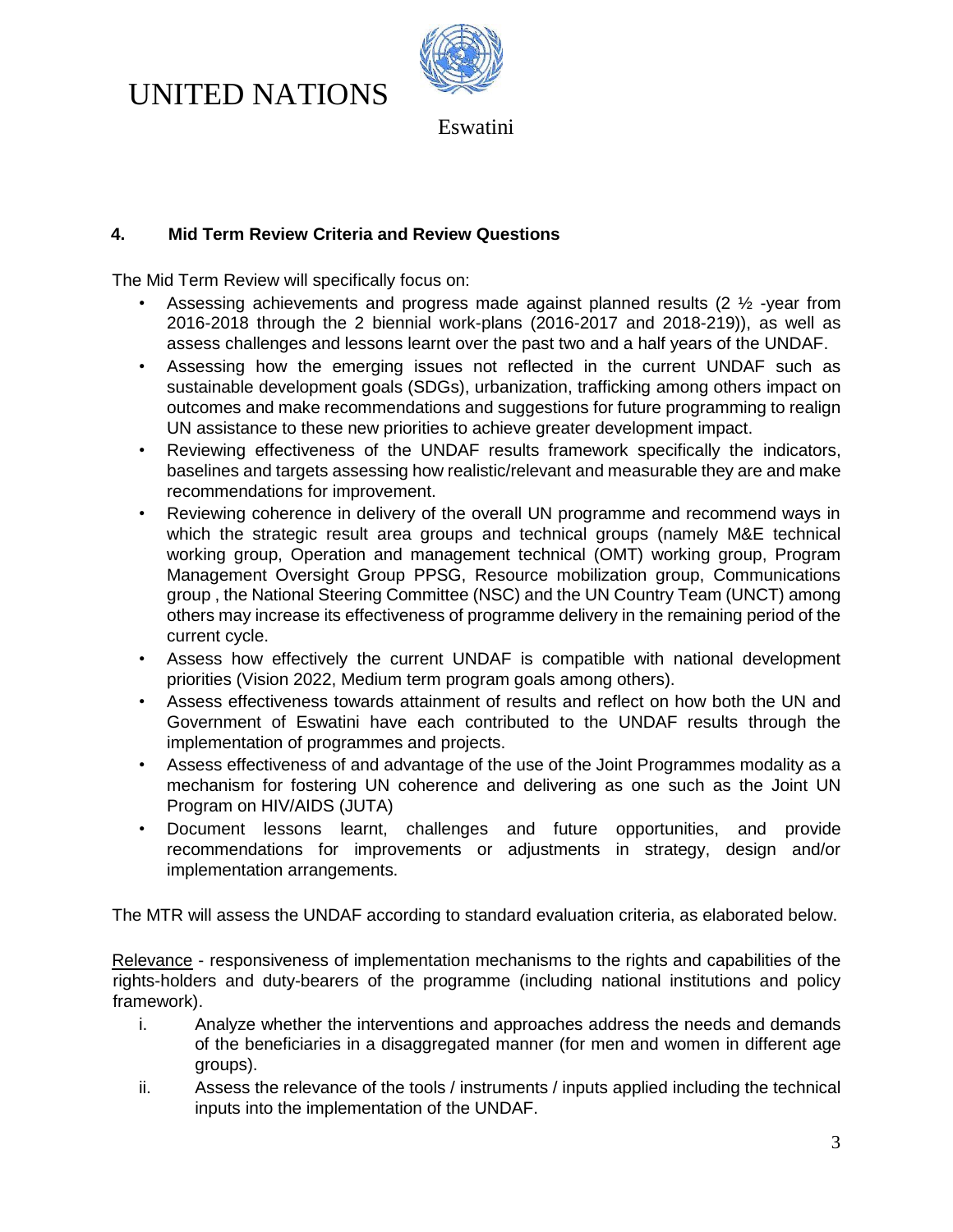

### Eswatini

- iii. Assess the relevance and effect of technical assistance given.
- Effectiveness the extent to which programme results are being achieved iv. Review whether the UNDAF is on course to accomplish its outputs. In particular, the MTR evaluation should review:
	- a. The UNDAF Pillar selection criteria, interventions carried out and its implementation progress so far
	- b. Targeting strategy for the identification of beneficiaries.
	- c. Any emerging effects of the UNDAF interventions on beneficiaries.
	- v. Assess the UNDAF performance so far with particular reference to qualitative and quantitative achievements of outputs and targets as defined in the UNDAF project documents and work-plans
	- vi. Based on the progress so far and ground situations, suggest/recommend any changes to the above

**Efficiency** - the extent to which the programme implementation mechanisms are delivered in the most cost effective ways.

- vii. Assess whether UNDAF resources/funds have been utilized as per the agreed work plan to achieve the projected targets.
- viii. Analyze the role of UNDAF Results Management and implementation structures and whether they are being optimally used for decision making and implementation of UNDAF interventions.
- ix. Assess the timeline and quality of the reporting followed
- x. Analyze the performance of the Monitoring and Evaluation mechanisms and M&E tools used.
- xi. Assess the efficiency of mechanism for transfer of funds to IPs including implementation rate.
- xii. Assess the qualitative and quantitative aspects of management and other inputs (such as equipment, technical assistance and budgetary inputs) provided for UNDAF implementation vis-à-vis achievement of outputs and targets.
- xiii. Identify factors and constraints (if any) which affect UNDAF implementation including technical, managerial, organizational, institutional and socio-economic policy issues in addition to other external factors unforeseen during the project design.
- Sustainability the extent to which the implementation mechanisms can be sustained over time xiv. Assess preliminary indications of the degree to which UNDAF intervention results are likely to be sustainable beyond the current UNDAF taking into account new initiatives emerging under the UN reform agenda, the socio-economic situation and political situation and provide recommendations for strengthening sustainability.
	- xv. Assess the sustainability UNDAF interventions in terms of their effect on the environment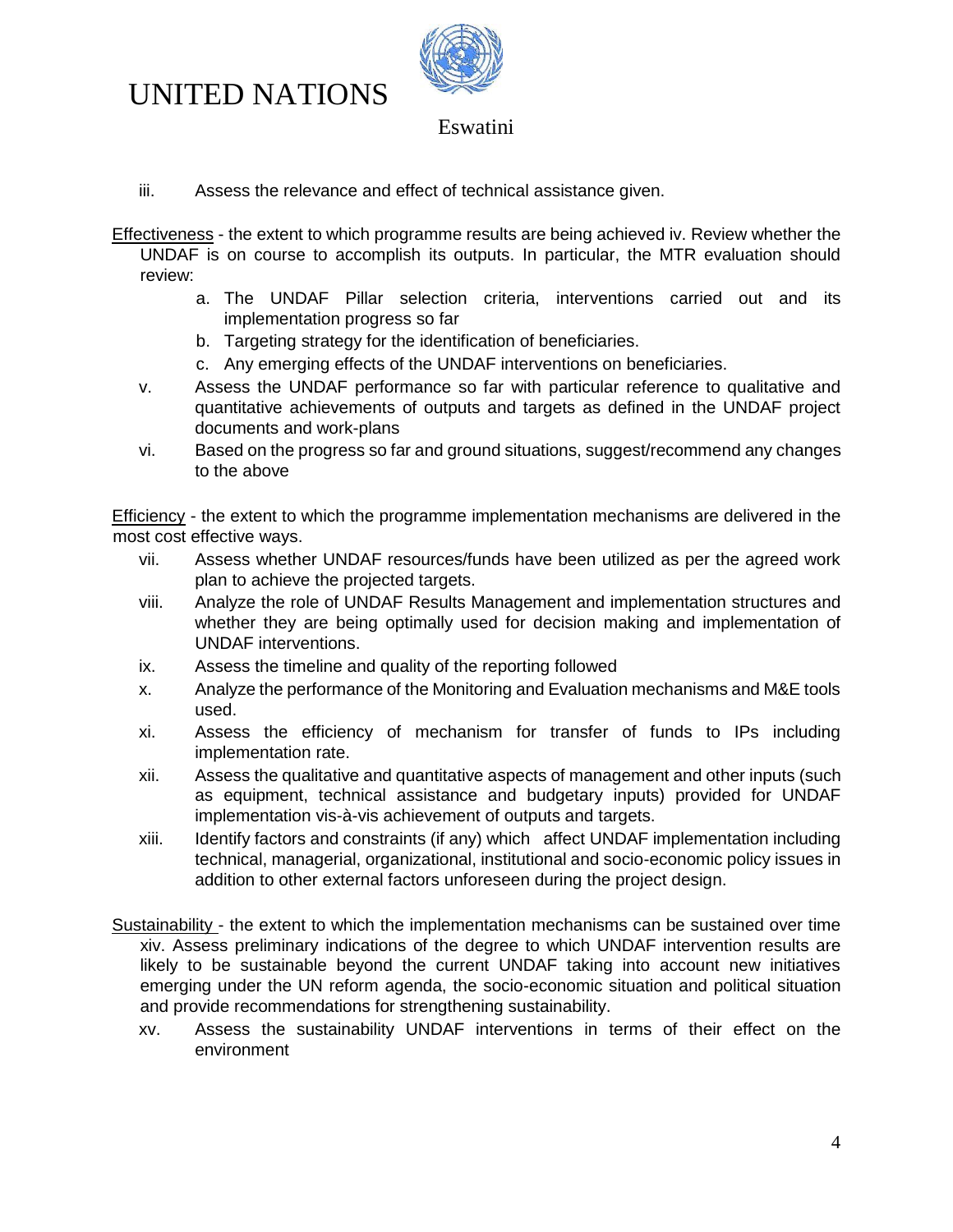



Assess design and focus - of the UNDAF, the quality of the formulation of results at different levels, i.e. the results chain: xvi. To what extent is the current UNDAF designed as a resultsoriented, coherent and focused framework?

xvii. To what extent are the indicators and targets relevant, realistic and measurable? Are the indicators in line with the sustainable development goals (SDGs) and what changes need to be done? Are the baselines up to date -do they need adjusting?

Network /linkages xviii. Evaluate the level, degree and representation by the beneficiaries and stakeholders, (government and donor partners etc.) in the implementation of the UNDAF.

- xix. Assess the alignment of UNDAF and other development partners and stakeholders' programs of support to the government of Eswatini, identifying linkages and opportunities for achievement of UNDAF objectives/targets;
- xx. Examine the synergies and overlaps between the UN system and other development partners and stakeholders and propose strategies to enhance complementarities. xxi. Assess the UNDAF's knowledge management and communications strategies and identify opportunities for strengthening networking and linkages with stakeholders.

Lessons learnt/ Conclusions xxii. Analyze areas for improved programme planning, especially with respect to setting targets, relevance and capacity of institutions for delivery of the UNDAF results. xxiii. Identify significant lessons or conclusions which can be drawn from the UNDAF implementation in terms of effectiveness, efficiency, sustainability and networking.

### **5. Methods and process**

The UNDAF MTR will be an externally facilitated, participatory, and interactive learning exercise, which should be completed within seven weeks. It will take place from September 2018 and will build on the previous UNDAF Pillar Reviews. The MTR will be jointly commissioned and managed by the UNCT (heads of agencies) and national government. The evaluation will also involve stakeholders such as UN staff, their counterparts in the government as well as Implementing Partners (IPs) and other development actors. Stakeholder participation is essential and will be sought from the beginning of the process through a series of meetings, calls and sending of letters and possibly through the organisation of UNDAF MTR Evaluation Workshops that will take place at inception, validation and at the end of the MTR process. The purpose of the workshops will be to inform stakeholders about the MTR evaluation; validate and refine findings, conclusions and recommendations of the evaluation.

The government and the UNCT will initiate the MTR evaluation process and will determine the scope of how the UNDAF can be evaluated in a reliable and credible manner given the time, required data and available resources.

Open and semi-structured interviews with some key stakeholders, a comprehensive review of documents (both from the government on national policies and strategies as well as from the UN agencies), a synthesis and analysis of data from regular programme monitoring as well as field visits will be used. Interviews with some beneficiaries and local partners using review and evaluation methodologies will be encouraged, as well as reviews or evaluations of agency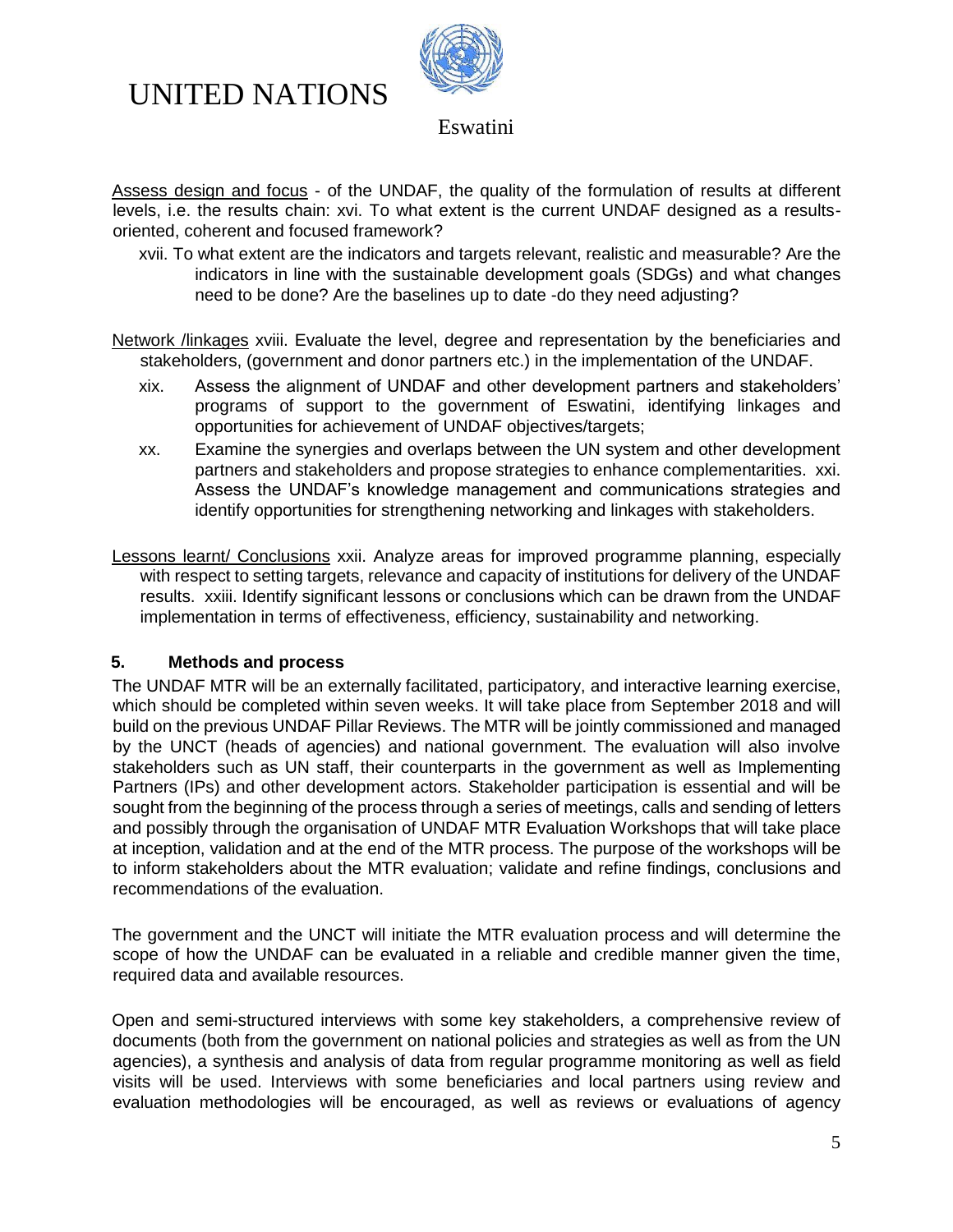



supported programmes will feed into the MTR. The MTR will be conducted as light as possible because it is anticipated that a detailed end line evaluation shall be conducted at the end of the UNDAF.

### **6. Management and organization**

The UNDAF MTR Evaluation will be commissioned and overseen by the UNCT and the Government. The responsibility to provide oversight and direction to the UNDAF MTR process will rest with the National Steering Committee. The Steering Committee is co-chaired by the Principal Secretary, Ministry of Economic Planning and Development and the UN Resident Coordinator, with additional members being drawn from other Government Ministries including the Deputy Prime Minister's Office and a representative from civil society organizations.

An UNDAF MTR Evaluation reference group which will serve as the MTR Technical Committee comprised of about 12 members from various national and international stakeholders (including the UNCT and Government of Eswatini) will be established. The main task of the reference group will be to guide the evaluation process at the design, implementation and report stages. The UNDAF MTR Evaluation reference group will be appointed by the UNCT/RC. Its core function will be to backstop the work of the MTR consultancy team and also to facilitate the preparation of a substantive programme of consultations, discussions and interviews and it ensures quality control of the process. The UNDAF MTR Evaluation reference group will also participate in the UNDAF MTR Evaluation workshops. The UNDAF MTR Evaluation reference group will be chaired by the chairperson of the UN M&E group or a senior UN staff identified by the RC and co-chaired by a representative from the Government of Eswatini Ministry of Economic Planning and Development Poverty Monitoring unit.

The Resident Coordinator's Office will be responsible for the day-to-day support of the MTR consultancy team, maintaining a close liaison with the UNDAF MTR Evaluation reference group and ensure coordination among participating agencies throughout the duration of the UNDAF MTR process.

Availability of background documents will be ensured by the RCO. Likewise, facilitation for meetings setting and scheduling is to be provided by the RCO. Necessary technical expertise from UN agencies will be availed as appropriate. On the Government side, The Principal Secretary of the Ministry of Economic Planning and Development will coordinate the participation of key ministries in the MTR Technical Committee. The UN M&E Group will provide technical guidance to the UNDAF MTR process.

An external Consultancy Team composed of one Senior International Consultant and one National Consultant selected by the UNCT through a transparent and thorough selection process will conduct the MTR. The team will work closely with and report to the RCO Monitoring and Evaluation Analyst.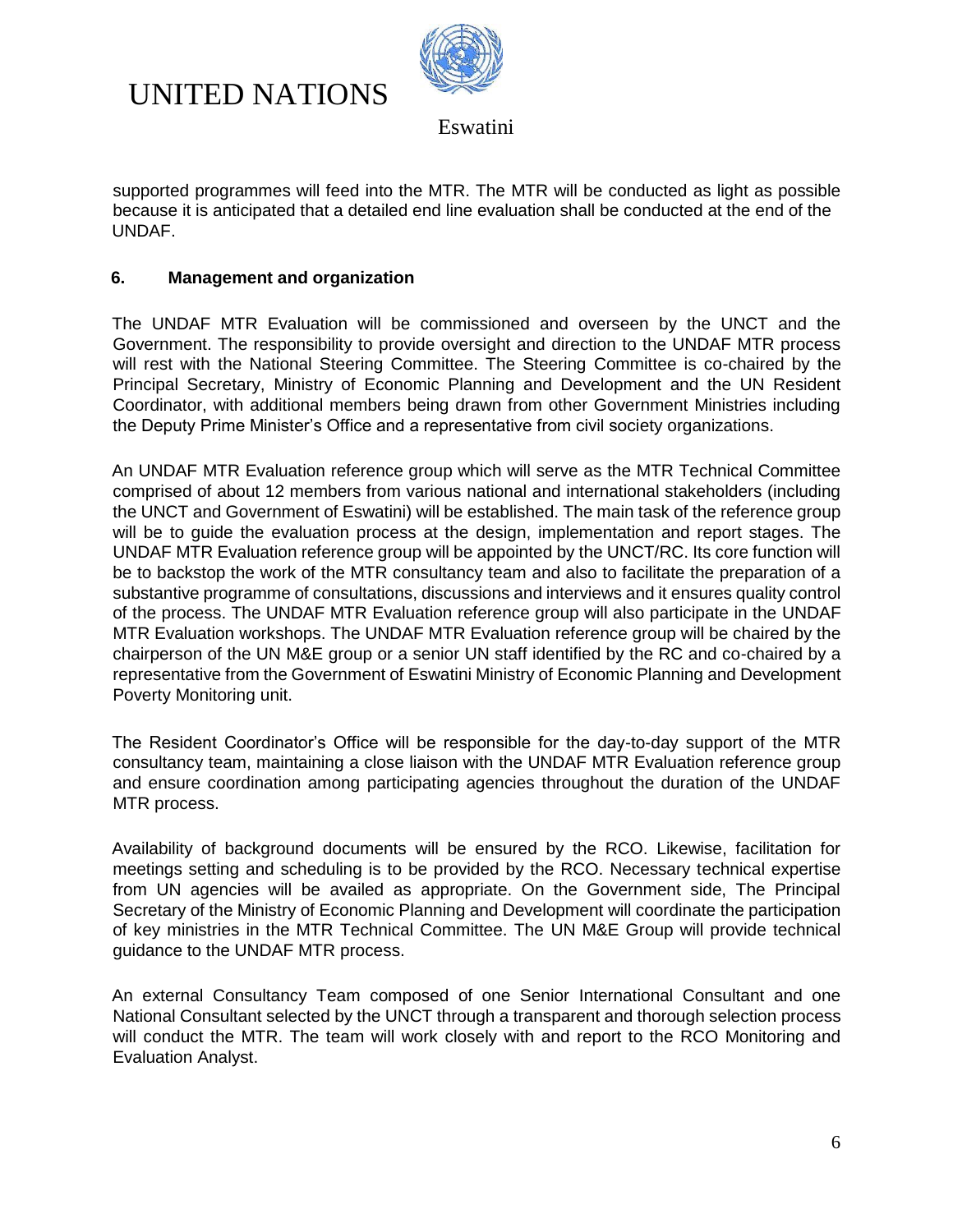

Eswatini

The Team will gather data through a multipronged strategy which will include conducting interviews with key partners/stakeholders; desk review and thematic group discussions. Where required may conduct field visits. The data will then be analysed to produce the UNDAF MTR report and provide recommendations on any necessary actions to adjust the current UNDAF. The Team will be working with thematic groups, the RC Office and other stakeholders to ensure the impartiality, consistency and coherence of the MTR.

The Resident coordinator's office will manage and provide all the logistical and administration support required during the MTR. These includes making appointments and schedules for interviews, workshops and meetings and providing transport to the field. All costs related to travel, workshops and transport to the field and attending meetings will be taken care of by RCO.

### **7. Time Frame**

Proposed Time Frame is as follows:

| Date                  | Activity                                                                                                                                                                                                                                                | Responsibility                                                                                                                                                                                                                       |
|-----------------------|---------------------------------------------------------------------------------------------------------------------------------------------------------------------------------------------------------------------------------------------------------|--------------------------------------------------------------------------------------------------------------------------------------------------------------------------------------------------------------------------------------|
| September             | Desk<br>Review and<br>development<br>of<br>inception report (which included the detail<br>evaluation design (Week 1 (3-7)<br>September) - (5 days)                                                                                                      | MTR Reference Committee/ and<br>RCO to brief the evaluation team and<br>provide initial guidance to the<br>process. RCO to make all relevant<br>documents available for home based<br>desk review at commencement of<br>consultancy. |
|                       | Week $2 - 3$ (10 September- 21<br>September): - (10 days) in country -<br>presentation of the evaluation design to<br>the reference group, consultations,<br>interviews and first draft report writing                                                  | Consultancy Team supported by the<br>RCO. Schedule of meetings and<br>logistics arranged by the RCO. At the<br>request of the Team Leader<br>Reference group to approve the                                                          |
|                       |                                                                                                                                                                                                                                                         | evaluation design                                                                                                                                                                                                                    |
| September-<br>October | Week 4-5 (24 September- 3 October): - (8<br>days) in country - Analysis of data, report<br>writing - draft report presented to the<br>Technical Committee<br>and Outcome<br>Groups/UNCT/RC/SRAs<br>Working<br>for<br>comments incorporation of comments | <b>Consultancy Team</b>                                                                                                                                                                                                              |
|                       | Week 5 (4 October): - (1 day) in country -<br>of the<br>Stakeholders/<br>presentation<br>NSC/GOK/s second draft report to the<br>Steering<br>via<br>validation<br>Committee<br>workshop                                                                 | Stakeholders/ NSC/GOK/s<br>RCO,<br>Consultancy Team/, M&E Working<br>Group/SRAs                                                                                                                                                      |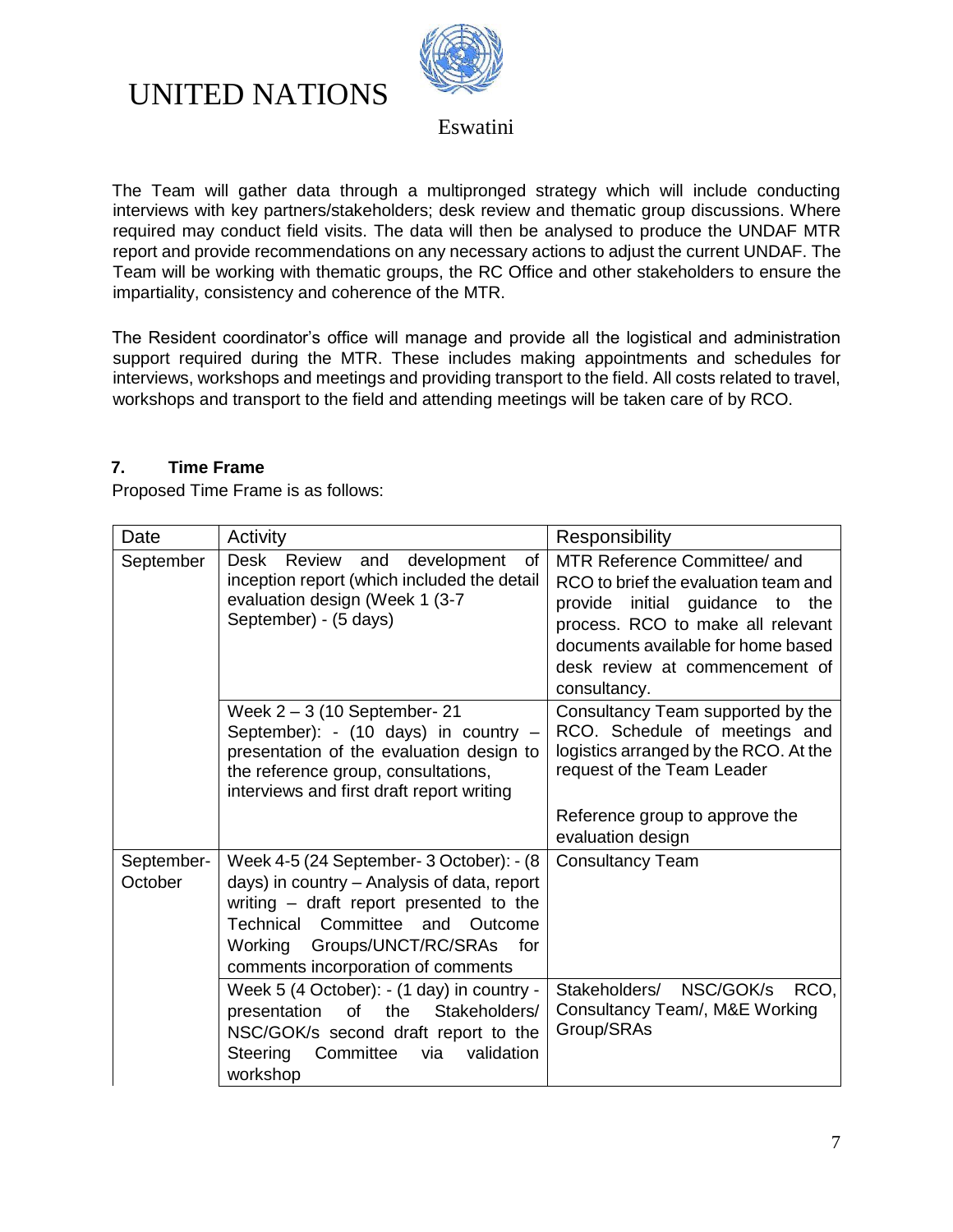

Eswatini

| Week 5 (23 October): (1 day) UNCT/ DaO   UNCT/ NSC Steering Committee |  |
|-----------------------------------------------------------------------|--|
| NSC Steering Committee - home based                                   |  |
| -: Incorporation of comments and                                      |  |
| submission of final report to the RC.                                 |  |

### **8. Costs**

**The total cost for the MTR will be \$50,000.** The international consultant will work for 25 days at \$600/day and the local consultant will work for 20 days at \$320/day. The international consultant will receive a return ticket and DSA for the 20 days in which he/she will be in country. The cost includes the professional consultancy fees for the international consultant, the local consultant, DSA for the international consultant, logistics costs for conducting the MTR evaluation and workshops and printing and dissemination of the MTR report. The budget will be sourced from equal contributions of the 7 UN agencies namely (UNDP, UNICEF, WFP, UNFPA, WHO, UNAIDS and FAO) which would be \$7142 per agency.

### **Composition and qualifications of the consultancy team Consultant's 8.1 Composition of the consultancy team**

The Consultancy Team will be composed of one Senior International Consultant, who will be assigned the responsibility of Team Leader, and one National Consultant. The duration of the consultancy is 25 working days as outlined in the time frame above. The international consultant will work for 25 days and the local consultant will work for 20 days. The Team should have proven record of experience in conducting complex evaluations.

8.2 Roles and responsibilities of the Consultancy Team

The team will undertake the following roles and responsibilities:

- Organizing the work and preparing an evaluation plan for the team;
- conducting briefing and debriefing; and facilitating productive working relationships among the team members
- Consulting with MTR evaluation Technical Committee and related partners to ensure the progress and the key evaluation questions are covered
- Assuring the draft and final reports are prepared in accordance with the Terms of Reference,
- Facilitating the meeting to present the main findings and recommendations of MTR evaluation, and discussing the proposed action plan to implement recommendations including changes in contents and direction of the programme.

### **8.2.1 Specific tasks of the team leader**

The team leader will undertake the following tasks: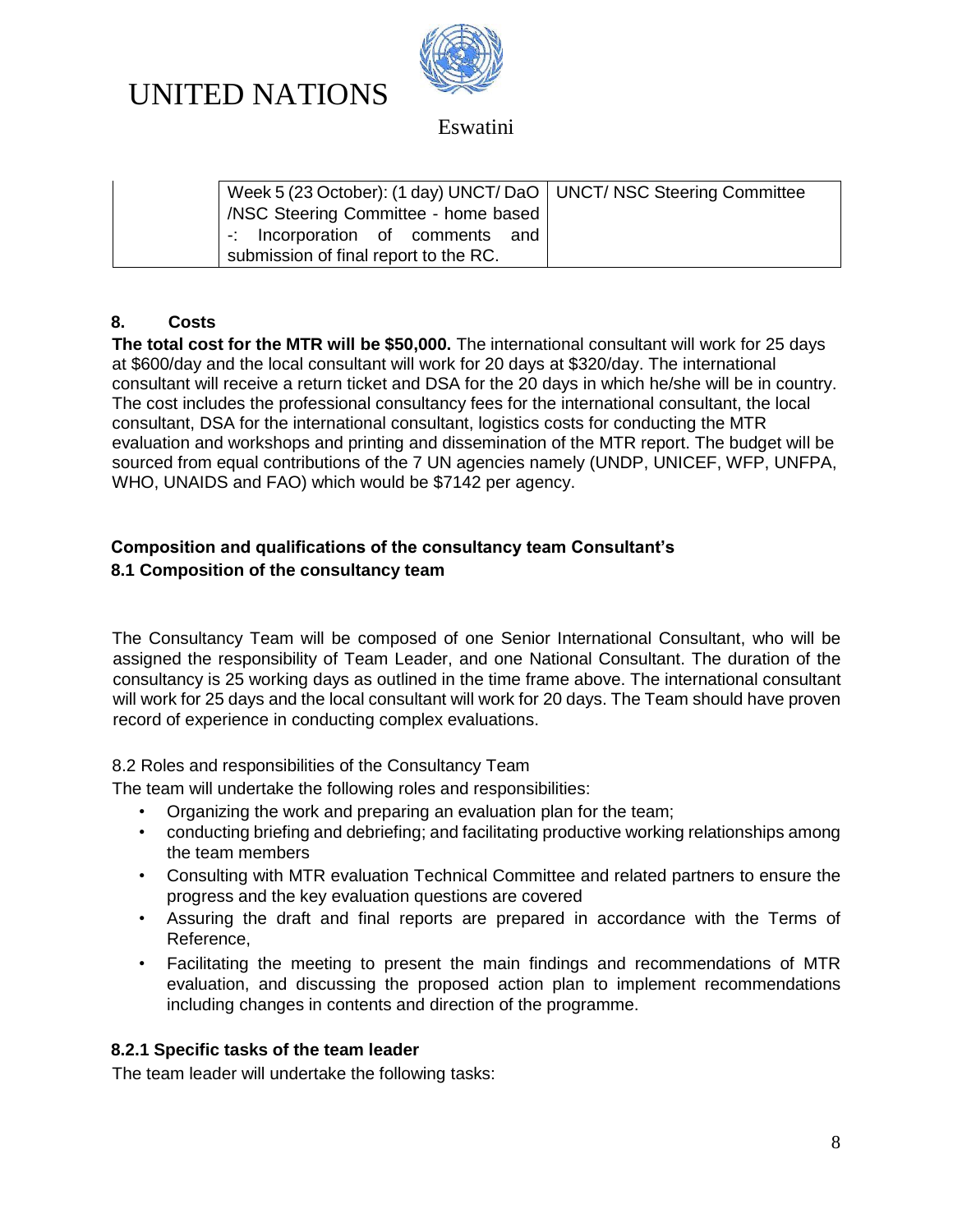

## Eswatini

- Taking the lead in contacting the MTR Evaluation Technical Committee regarding MTR evaluation -related issues and ensure that the process is as participatory as possible
- Organising the team meetings, assigning specific roles to the national consultant and partake in the tasks with the national consultant and closely monitor the work
- Supervising data collection and analysis and partake in it
- Consolidating draft and final MTR evaluation reports, and a proposed action plan with the support provided by team members
- Completing the final MTR evaluation report, which incorporated comments of the Technical Committee and key stakeholders,
- Submitting the draft and final MTR evaluation report and a proposed action plan to MTR Technical Committee and the RCO, on schedule
- Presenting MTR evaluation results and facilitating the meeting Specific tasks of the team member

## **8.2.2 Specific tasks of the National consultant** The

National consultant will:

- Follow the tasks assigned by the team leader meeting the MTR evaluation working timetable
- Work with the International consultant in data collection and analysis
- Providing written and verbal inputs to the Team Leader for the development of the MTR evaluation reports – drafts and final
- Participating in all meetings as per guidance provided by the Team Leader Collecting all comments on the MTR evaluation report and participating in the report revision process

## **8.3 Qualifications of The International Consultant**

The senior international external evaluation consultant will:

- Be an internationally reputable M&E professional practitioner.
- Possess a Master's degree or higher-level degree in relevant fields- social sciences, development studies, international development among others
- Have at least 10 years of relevant experience specifically in evaluating similar programmes
- Demonstrate knowledge of and ability to apply theoretical knowledge in the design, management and evaluation of complex multidisciplinary programmes involving the national government, county governments civil society and international organizations
- Have strong analytical and communication skills
- Have excellent writing skills in English
- Have a strong understanding of the development context in Eswatini and national development vision and strategies.

Demonstrate experience of having worked or evaluated UN programmes will be an added advantage.

## **8.4 Qualifications of The National Consultant:**

The senior national external evaluation consultant will: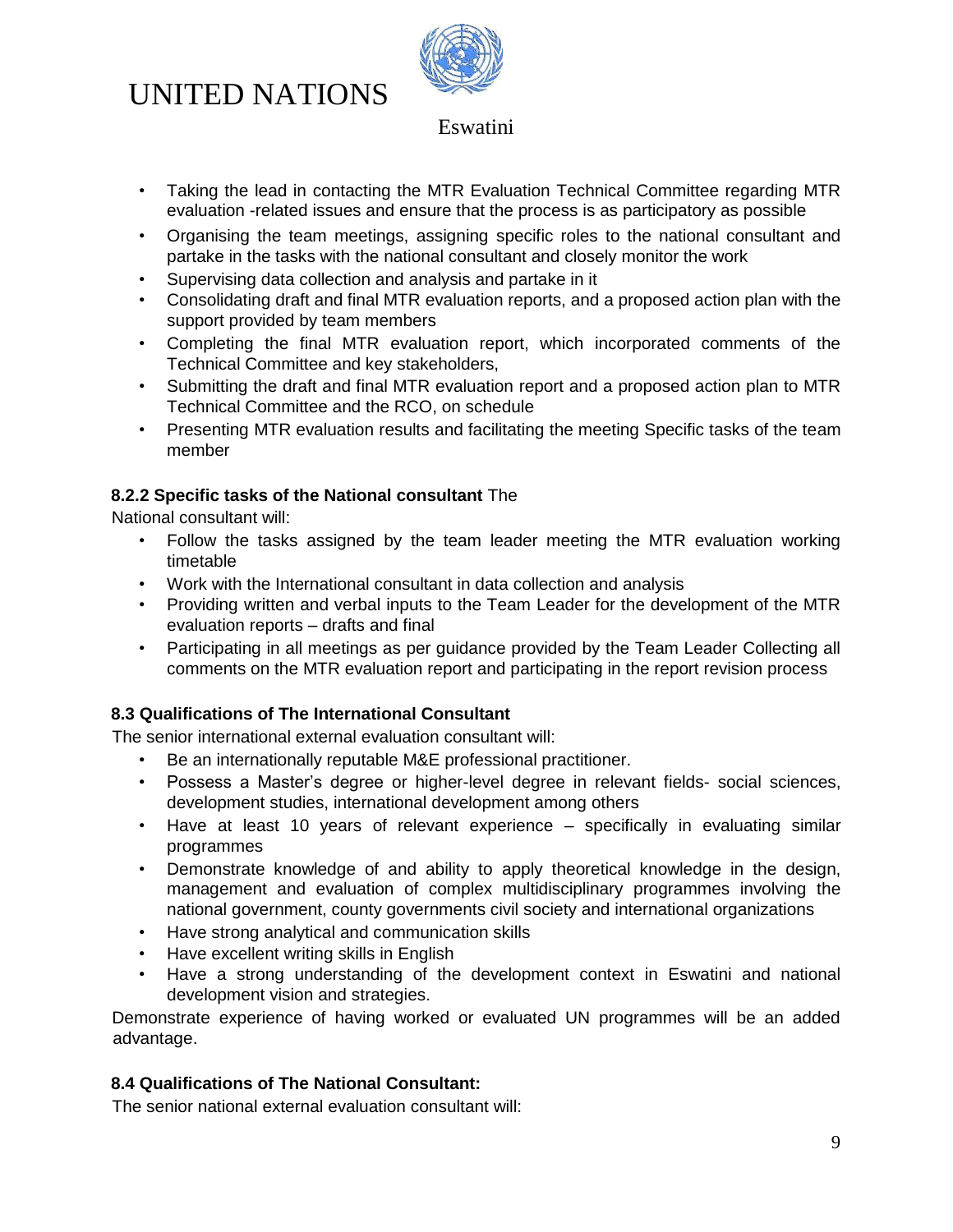

## Eswatini

- Be a Swazi citizen
- Possess a Master's degree in relevant fields- social sciences, development studies, international development among others
- Have at least 10 years of relevant experience specifically in evaluating similar programmes
- Demonstrate knowledge of and ability to apply theoretical knowledge in the design, management and evaluation of complex multidisciplinary programmes involving the national government, county governments civil society and international organizations
- Have strong analytical and communication skills
- Have excellent writing skills in English
- Have a strong understanding of the development context in Eswatini and national development vision and strategies.
- Demonstrate experience of having worked or evaluated UN programmes will be an added advantage

### **9. Deliverables**

The team leader is responsible for the Deliverables, and payments will only be done on satisfactory submission of the deliverables.

- Inception report outlining the evaluation design- criteria, scope, key evaluation questions, methodology, data collection method and tools, time frame and respondents (2 weeks after signing of agreement). Pre- workshop meetings with the UNDAF Results Groups and the technical working groups- pre- workshop meeting reports
- First Draft MTR evaluation Report presented to the MTR evaluation Reference/technical committee
- Second draft MTR evaluation Report, amended to accommodate the comments Presentation to MTR evaluation reference group
- Presentation of the second draft to participants in the validation Workshop
- Final Report inclusive of the Action Plan for implementation of recommendations, addressing the comments received in the course of the Validation Workshop, submitted Final draft MTR evaluation report
- A final MTR evaluation report

Both the team leader and the national consultant who is a team member will be responsible for the deliverables through their complimentary roles.

### **10. Evaluation Criteria**

The following criteria will be used to select consultants suitable for the assignment:

| <b>Criteria</b> | Weight | <b>Max. Point</b> |
|-----------------|--------|-------------------|
|                 | 100%   | 100 points        |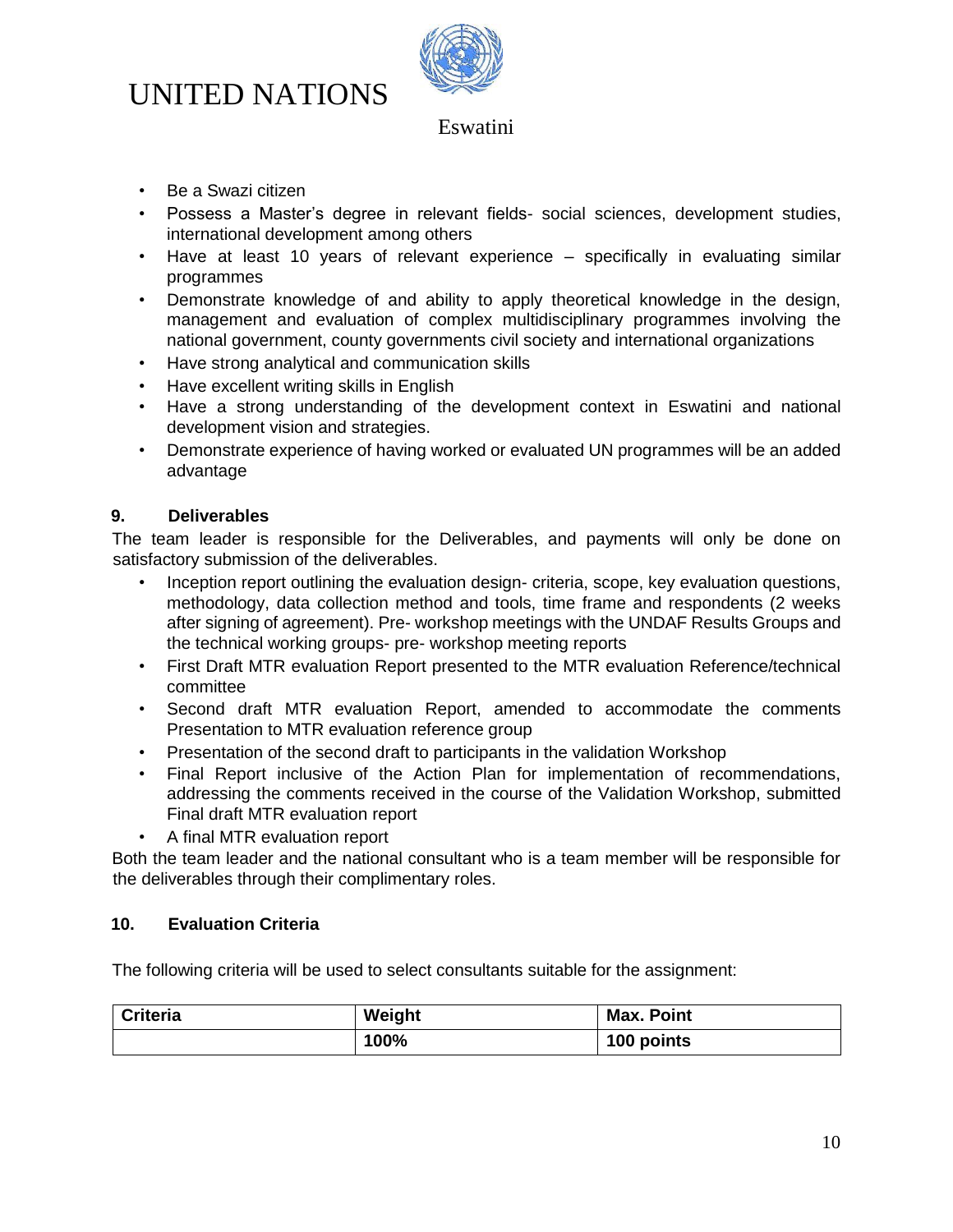

Eswatini

| Possess a Master's degree in<br>fields-<br>social<br>relevant<br>sciences,<br>development<br>international<br>studies<br>$\mathbf{r}$<br>development among others                                                                                                                      | 5%   | 5   |
|----------------------------------------------------------------------------------------------------------------------------------------------------------------------------------------------------------------------------------------------------------------------------------------|------|-----|
| Minimum 10 years of relevant 20%<br>experience - specifically in                                                                                                                                                                                                                       |      | 20  |
| evaluating<br>similar<br>programmes                                                                                                                                                                                                                                                    |      |     |
| Have a strong understanding<br>of the development context in<br>Eswatini and the national<br>development<br>vision<br>and<br>strategies.                                                                                                                                               | 20%  | 20  |
| Demonstrate knowledge of<br>and ability to apply theoretical<br>knowledge in the design,<br>management and evaluation<br>of complex multidisciplinary<br>involving<br>programmes<br>the<br>national government, county<br>governments civil society and<br>international organizations | 25%  | 25  |
| Demonstrated<br>ability<br>and<br>experience<br>analyse<br>to<br>document and communicate<br>results<br>from<br>various<br>multistakeholders<br>stakeholders                                                                                                                           | 25%  | 25  |
| Demonstrated experience of<br>having worked or evaluated<br>UN programmes will be an<br>added advantage                                                                                                                                                                                | 5%   | 5   |
| <b>Total( Maximum obtainable</b><br>points)                                                                                                                                                                                                                                            | 100% | 100 |

## **7. Submission of applications**

Submission of applications

Interested and qualified Individual Consultants should submit their applications which should include the following;

• UNDP Personal; History form (P11) template provided;